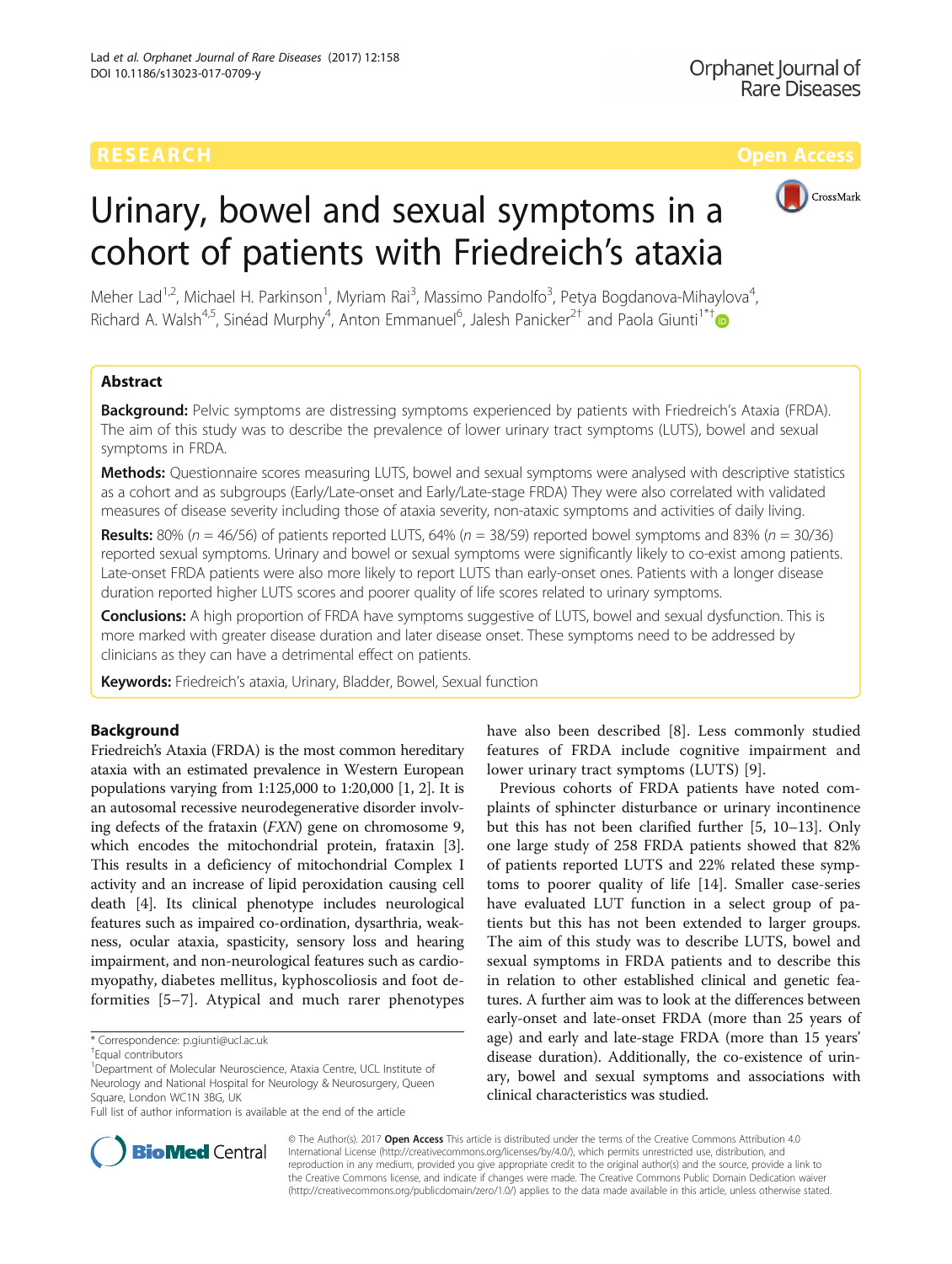# Methods

### Patient information and data collection

Patients (>16 years of age) with FRDA were recruited for this study. All questionnaires were administered at the time of an annual patient clinic appointment or returned at a later date via post. Informed consent was obtained from all patients and approval was gained from the local Research Ethics Committee as a service evaluation.

All patients had a confirmed diagnosis of FRDA by genetic analysis with homozygous expansions of intron 1 of the FXN gene. GAA repeat sizes were determined by polymerase chain reaction (PCR) by the Laboratoire de Neurologie Expérimentale of the Université Libre de Bruxelles (ULB) in Brussels, Belgium and the GAA repeat size of the smaller allele (GAA1) was used for further analysis.

# **Questionnaires**

The Scale for the Assessment and Rating of Ataxia (SARA) has been validated for both spinocerebellar ataxia and FRDA and has been used as a primary outcome measure in some studies [[15, 16\]](#page-5-0). This quantifies ataxia symptoms with higher scores reflecting severe ataxia. The maximum score is 40. The Inventory of Non-Ataxic Symptoms (INAS) is a checklist of non-ataxic symptoms such as other motor and sensory symptoms, ocular signs and cognitive impairment [\[17\]](#page-5-0). This also includes a point for urinary dysfunction which was excluded from the questionnaire for our study. The maximum score is 29. The Activities of Daily Living (ADL) questionnaire was used as a marker of disability as it contains questions pertaining to daily function [\[18](#page-5-0)]. It is a section of the Friedreich Ataxia Rating Scale (FARS) [[19](#page-5-0)]. The maximum score is 32. Patients did not complete the other sections of the FARS as they had already completed the questionnaires assessing disease severity as part of the European Friedreich's Ataxia Consortium for Translational Studies (EFACTS) protocol [[20](#page-5-0)].

The Urinary Symptom Profile (USP) was used to characterise urinary symptoms [\[21](#page-5-0)]. This is divided into 3 sections – Stress Incontinence (SI), Overactive Bladder (OAB) and Low Stream (LS) symptoms. OAB and LS scores were used for further analysis as these have been considered neurogenic symptoms. The maximum score is 21 for OAB and 7 for LS. We also included the 8-item SF-Qualiveen questionnaire which has been validated for assessing the quality of life in neurological patients with urinary symptoms [\[22](#page-5-0)]. This questionnaire focusses on 4 aspects of patients' lives with respect to their urinary symptoms. This includes how frequently patients are affected and/or limited by their urinary symptoms and explores their fears and feelings with respect to this. The total maximum score is 4. The Neurogenic Bowel Dysfunction (NBD) score was also used to assess bowel symptoms in these patients [\[23\]](#page-5-0). This is a questionnaire comprising 10 questions regarding elements of bowel dysfunction: the instrument has been correlated with patient quality of life, specifically in patients with neurological disease. The categories in order of severity are: 0–6 'very minor', 7–9 'minor', 10–13 'moderate' and >13 'severe'. The maximum score is 30. The Arizona Sexual Experience Scale (ASEX) was used to assess sexual symptoms in our patients [[24\]](#page-5-0). This is a 5-item rating scale that has been validated and is widely used in the field of psychiatry. A patient is said to have sexual dysfunction if they score 19, a score of five in any one question or three fours in separate questions. The sexual domains consist of sexual drive, arousal, penile erection/ vaginal lubrication, orgasm and enjoyment.

# Statistical analysis

Descriptive analysis was conducted to calculate the mean, range (R) and standard deviation (SD) of the patient demographics, clinical characteristics and scores from the questionnaires evaluating their pelvic symptoms. This included a test of normality using the Shapiro-Wilks test. For this study, patients were also divided into those with a longer disease duration (>15 years) and those with shorter disease duration and into those with disease onset later in life (after 25 years of age) and those with young-onset FRDA. Group-level comparisons of mean values was performed using t-tests. To study the co-existence of urinary, bowel and sexual symptoms, an analysis of proportions of those patients that scored any points on the OAB, LS and NBD questionnaires and/or had sexual dysfunction on the ASEX was conducted using McNemar's chi square test. This analyses differences in paired proportions from the same sample. Group-level analysis for patients that scored on any questionnaire and those that did not were performed using the Mann-Whitney U-test for nonparametric data and t-tests for parametric data. Pearson's coefficients are shown for any correlations. This was performed to calculate the strength of association between variables related to disease severity and questionnaire scores for pelvic symptoms.

All statistical tests were conducted using IBM SPSS Statistics for Windows, version 21.0 (IBM Corp., Armonk, NY, 2012). A p-value of less than 0.05 was required for significance with Bonferroni correction.

# Results

### Patient Characteristics & Measures of disease severity

Fifty-nine patients (31 male) were recruited with a mean age of 35 years ( $R = 17-70$ , SD = 13). The mean age of onset of ataxia was 17 years ( $n = 53$ ,  $R = 1-56$ , SD = 12) and mean duration of ataxia was 19 years ( $n = 50$ ,  $R = 4-46$ , SD = 9). The mean size of the GAA (allele 1) repeats in the  $FXN$  gene was 642 repeats (n = 50,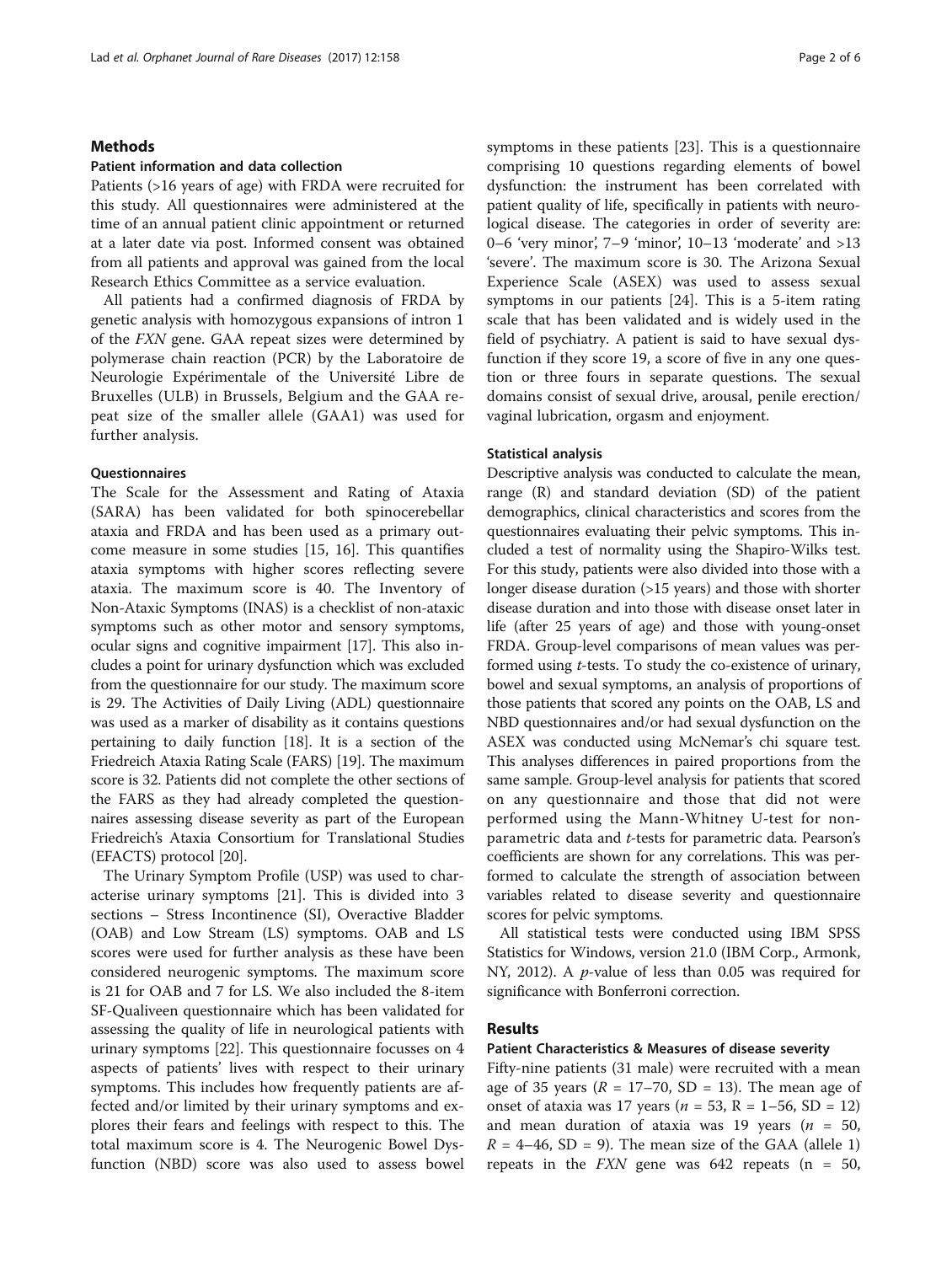$R = 67 - 1200$ , SD = 304) and for allele 2 was 944  $(n = 50, R = 500 - 1234, SD = 218)$ . Twenty-four patients were wheelchair bound. The signs elicited by our patients are shown in Table 1. SARA scores for the FRDA patients had a mean of 23 ( $R = 4.5-40$ , SD = 10), ADL scores had a mean of 16 ( $R = 1-32$ , SD = 9) and the INAS had a mean of 5 ( $R = 1-9$ , SD = 1.6). Results of these measures are shown in Table 2.

# LUTS, bowel and sexual symptoms scores

Forty-six patients (80%,  $n = 46/56$ ) scored at least 1 point on the OAB section of the USP questionnaire and 17 (30%,  $n = 17/56$ ) had LS symptoms. A breakdown of the OAB symptom scores is shown in Table 3. The OAB section had a mean score of 4.3 ( $R = 0-12$ , SD = 4). All patients scored at least 1 point on the SF-Qualiveen questionnaire (38 patients (68%,  $n = 56$ ) completed the questionnaire). Scores had a mean of 1.2 ( $R = 0.1 - 3.6$ ,  $SD = 0.9$ ). The scores can be divided into the following categories with the percentage who reported symptoms in parenthesis: bother of limitations (73%), fears (89%), associated feelings (73%) and frequency of limitations (89%). Seven patients were taking anti-muscarinic medication for their urinary symptoms. One had had surgery for their symptoms, two required the use of a urinary catheter and one wore pads. These patients were excluded from some analyses as they did not complete most sections of the OAB and LS. Urodynamic studies in one patient showed detrusor overactivity and the maximum cystometric capacity in this patient was 350 mls. Another had urodynamic studies showing detrusor overactivity. Two patients had a mean residual volume of 30 mls  $(R = 20-40)$ .

Thirty-seven patients (64%,  $n = 38/59$ ) scored at least a point on the NBD questionnaire (Table [4\)](#page-3-0). These

Table 1 Signs and Symptoms of FRDA patients in our Cohort  $(n = 59)$ 

| Clinical Feature                 | Percentage (%) |
|----------------------------------|----------------|
| Gait Ataxia                      | 100            |
| Limb Ataxia                      | 100            |
| Dysarthria                       | 90             |
| Reduced Vibration Sense          | 88             |
| Lower-limb Areflexia             | 78             |
| Lower-limb Muscle Weakness       | 76             |
| Swallowing Difficulties          | 67             |
| <b>Extensor Plantar Reflexes</b> | 56             |
| Lower-limb Wasting               | 46             |
| Horizontal Nystagmus             | 40             |
| Saccadic Pursuit Eye Movements   | 8              |
| Patellar Reflexes Present        | 6              |

FRDA – Friedreich's Ataxia

|  |  |  |  |  | <b>Table 2</b> FRDA Patient Scores on Questionnaires |
|--|--|--|--|--|------------------------------------------------------|
|--|--|--|--|--|------------------------------------------------------|

| Questionnaire      | $n = 59$ | Mean Score | sd             | Range       |
|--------------------|----------|------------|----------------|-------------|
| Age of Onset       |          | 16.8 years | 12.3           | $1 - 56$    |
| Duration of Ataxia |          | 18.6 years | 9              | $4 - 46$    |
| SARA               |          | 23         | 10             | $4.5 - 40$  |
| ADL                |          | 16         | 9              | $1 - 32$    |
| <b>INAS</b>        |          | 5          | 1.6            | $1 - 9$     |
| Ouestionnaire      | $n^*$    | Mean Score | sd             | Range       |
| OAB                | 56       | 4.3        | $\overline{4}$ | $0 - 12$    |
| SF-Qual            | 38       | 1.2        | 0.9            | $0.1 - 3.6$ |
| <b>NBD</b>         | 59       | 3          | 5              | $0 - 26$    |
| <b>ASEX</b>        | 36       | 10         | 7              | $0 - 36$    |

FRDA – Friedreich's Ataxia; SARA – Scale for the Assessment and Rating of Ataxia; ADL – Activities of Daily Living scale; OAB – Overactive Bladder score (subsection of Urinary Symptom Profile); SF-Qual – SF-Qualiveen quality of life score; NBD – Neurogenic Bowel Disease scale; ASEX – Arizona Sexual Experience scale. Higher scores indicate severe symptoms in each questionnaire \*The total number of patients is calculated based on those who replied to the specific questions in the questionnaires and were included in the final analysis

patients reported the following more frequently: reduced frequency (86%), associated medication use (24%) and faecal incontinence (16%). The mean NBD score was 3  $(R = 0-26, SD = 5)$ : 6 (10%) patients scored above 10 (indicative of moderate to severe bowel dysfunction). There was no difference in the means of ambulatory and wheelchair-bound patients in a post-hoc analysis with independent t-tests. ASEX scores had a mean of 10  $(n = 36, R = 0-30, SD = 7)$  (Table [5\)](#page-3-0). According to the scoring criteria described above,  $25\%$  ( $n = 9, 5$  females) had sexual dysfunction. One female and 1 male participant scored above 19. Seventeen out of the 36 patients that completed the questionnaire were sexually active. A summary of the total scores of the OAB, SF-Qual, NBD and ASEX questionnaires is given in Table 2.

Table 3 Results from USP for OAB and LS symptoms

| <b>USP Section</b> |                        | $N = 56*$ | Percentage (%) |
|--------------------|------------------------|-----------|----------------|
| OAB Score          |                        | 45        | 80             |
|                    | Frequency              | 42        | 75             |
|                    | Urgency                | 33        | 59             |
|                    | Incontinence           | 28        | 50             |
|                    | Polyuria               | 19        | 34             |
|                    | Nocturia               | 17        | 30             |
|                    | Nocturnal Incontinence | 7         | 13             |
| LS Score           |                        | 17        | 30             |
|                    | Voiding                | 4         | 7              |
|                    | Urinary Flow           | 7         | 13             |
|                    | Stream                 | 17        | 30             |

USP- Urinary Symptoms Profile, OAB – Overactive Bladder, LS – Low Stream \*2 patients did not complete all sections of the questionnaire as they used a urinary catheter and 1 patient did not complete all sections of the questionnaire as she wore pads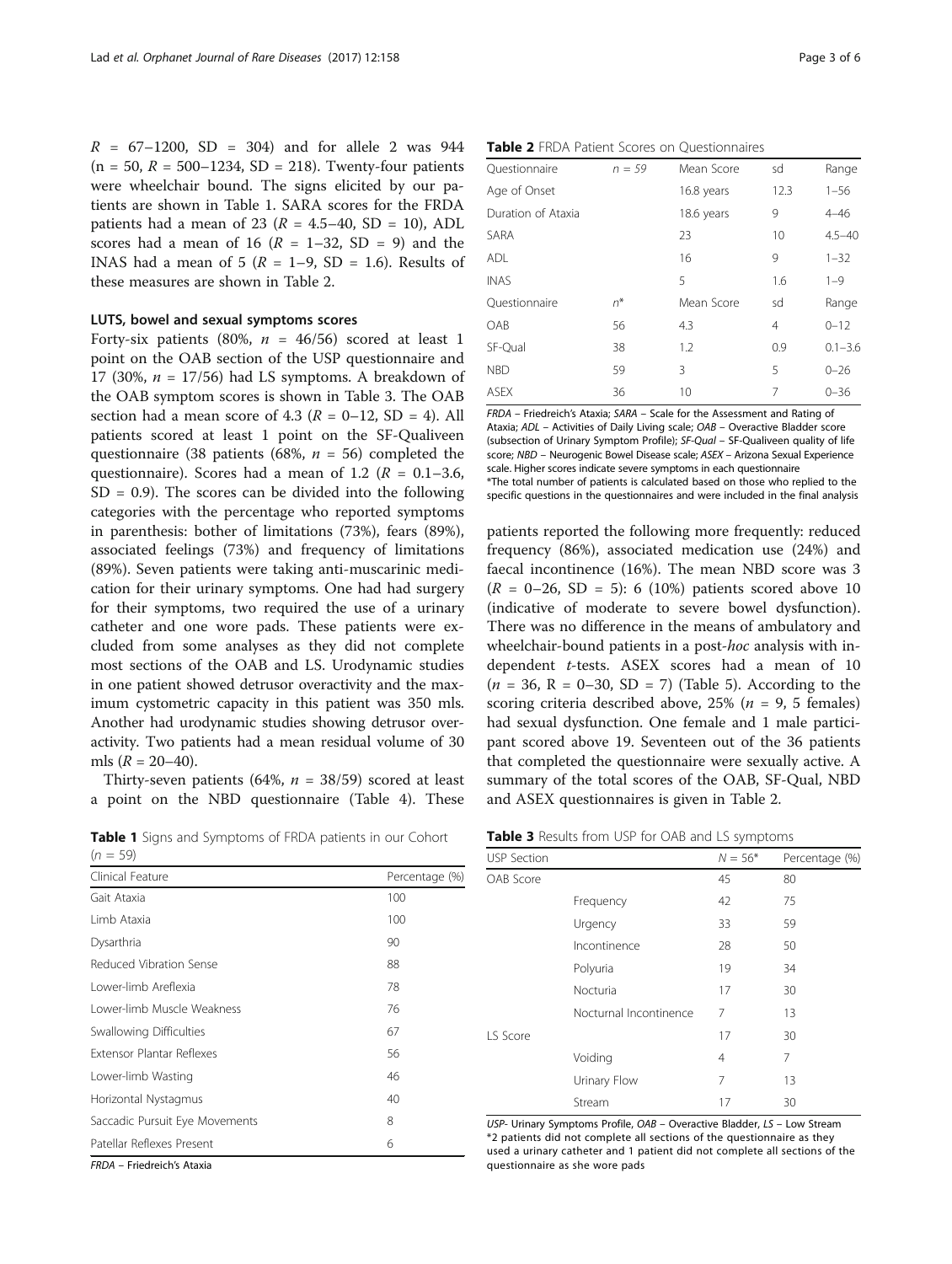<span id="page-3-0"></span>Table 4 A Breakdown of Scores from the NBD Questionnaire

| NBD Score    |                        | $N = 59$ | Percentage (%) |
|--------------|------------------------|----------|----------------|
| NBD Combined |                        | 37       | 64             |
|              | Very Minor Dysfunction | 28       | 48             |
|              | Minor Dysfunction      |          | 5              |
|              | Moderate Dysfunction   | 3        | 5              |
|              | Severe Dysfunction     | Β        | 5              |

NBD- Neurogenic Bowel Dysfunction Score

# Co-existing pelvic symptoms and severity of FRDA

Out of 45 patients who reported OAB, 33 (73%) also scored on the NBD questionnaire, reporting symptoms suggestive of bowel dysfunction ( $p = 0.12$ , McNemar's chi-squared test) and those who had LS symptoms were significantly likely to have scored on the NBD  $(n = 14)$ 17,  $p = 0.001$ , McNemar's chi-squared test). These patients were likely to have higher scores in the NBD questionnaire (U = 143.5,  $p = 0.005$ ) and ADLs (U = 162.0,  $p = 0.04$ ) but not on the SARA and INAS. Patients with OAB were also significantly more likely to have scores on the ASEX indicating sexual dysfunction ( $n = 7/19$ ,  $p < 0.001$ , McNemar's chi-squared test). There were no patients without LUTS who had scores suggestive of sexual dysfunction (defined by considering all criteria) in our cohort. Patients with bowel symptoms were also more likely to have sexual dysfunction than not ( $n = 5/17$ ,  $p = 0.021$ , McNemar's chi-squared test).

# Relationship of duration of ataxia, measures of Disease Severity & Symptom Scores

The number of GAA repeats of the smaller allele was correlated with the onset of ataxia ( $p < 0.001$ , R(53) = −0.501) and SARA scores ( $p = 0.004$ , R(50) = 0.404) only. Duration of ataxia correlated significantly with increased scores on the ADLs questionnaire ( $p = 0.001$ , R(50) = 0.440) and with SARA scores ( $p = 0.006$ , R(50) = 0.383). This also showed significant correlations with OAB ( $p = 0.027$ ,  $R(47) = 0.322$ ) and LS scores ( $p = 0.014$ ,  $R(48) = 0.353$ ). A trend was observed with age of ataxia onset and OAB  $(p = 0.240, R(49) = 0.171)$  and LS  $(p = 0.108,$  $R(50) = 0.230$  scores.

Table 5 ASEX Questionnaire sub-sections

| <b>ASEX Score</b>  |               | $N = 36*$ | Percentage (%) |
|--------------------|---------------|-----------|----------------|
| Sexually Active    |               | 17        | 47             |
| Sexual Dysfunction |               | 9         | 25             |
|                    | >19 overall   |           | 3              |
|                    | 3 scores of 4 | 6         | 17             |
|                    | 5 in 1 domain |           | 6              |

ASEX- Arizona Sexual Experience Scale

\*23 out of 59 patients did not wish to complete the questionnaire

Patients with a late-stage FRDA (defined as disease duration >15 years) had significantly higher scores of OAB by 2.5 points (t(45) = 2.24,  $p = 0.03$ ), LS by 1 point  $(U = 180.0, p = 0.010)$ , SF-Qualiveen by 0.8 points (U = 65.0,  $p = 0.009$ ), SARA by 6.7 points (t(48) = 2.61,  $p = 0.012$ , ADLs by 6 points (t(48) = 2.74,  $p = 0.009$ ) and INAS by 1 point (t(47) = 2.24,  $p = 0.03$ ). Late-onset FRDA (defined as onset >25 years of age) patients had significantly higher scores in the OAB  $(t(47) = 2.53)$ ,  $p = 0.015$ ) and LS scores by 1.4 points (t(48) = 3.07,  $p = 0.004$ .

# **Discussion**

To our knowledge, this is the first study to describe LUTS, bowel and sexual symptoms in a cohort of FRDA patients. Our findings show that a large proportion of patients report LUTS (80%) and bowel (64%) symptoms. 25% of patients are classified as having sexual dysfunction according to ASEX criteria. In the literature, other studies have reported the prevalence of 'sphincter disturbance' and 'urinary incontinence'. This ranges from 7% to 41% but has not been explored further [\[5, 10](#page-5-0)–[12, 25\]](#page-5-0). At a group level, we also showed significant differences in LUTS scores between early and late-onset FRDA patients. The latter had higher LUTS scores. The late-stage FRDA patients also had higher scores in this domain alongside higher scores on the SF-Qualiveen, indicating poorer urinary quality of life. This may be due to higher levels of spasticity in these patients or it may be physiological at an older age [[20\]](#page-5-0).

LUTS were commonly reported by our cohort of patients, however, only 24% of patients were on any form of treatment at presentation. The most commonly used agents for this were anti-muscarinic medications. The urodynamic findings were consistent with larger case-series that have shown detrusor overactivity as the predominant finding, however, only 2 patients had these tests [\[26, 27](#page-5-0)]. Other findings on urodynamic studies have included detrusor underactivity, detrusor acontractility and detrusorsphincter dyssynergia [\[14](#page-5-0)]. This would account for the urinary disturbances reported by our patients as there were high scores in OAB indicating detrusor overactivity and LS indicating possible detrusor-sphincter dyssynergia due to pyramidal tract involvement or peripheral neuropathy.

The mechanisms for urinary disturbances in FRDA are multi-factorial, as disease affects the pyramidal tracts, posterior cord, spinocerebellar pathways, spinal ganglia, cerebellum and peripheral nerves [[26, 28\]](#page-5-0). Lesions of the supra-pontine or spinal pathways that regulate LUT function affect the storage phase, causing reduced bladder capacity and detrusor overactivity. Spasticity has been well described in FRDA patients, especially in the later stages of the disease [\[20\]](#page-5-0). However, our findings did not correlate significantly with spasticity scores after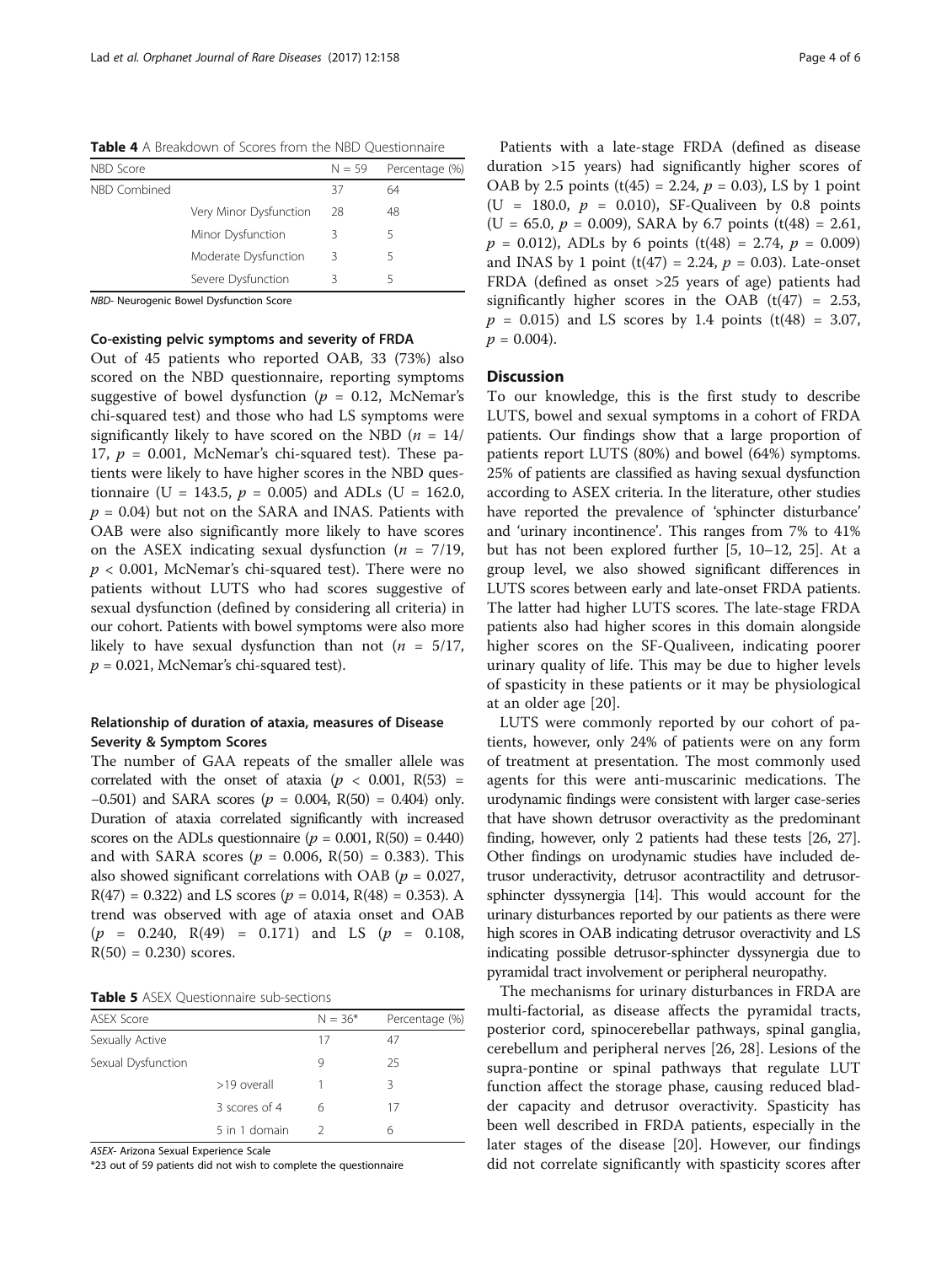correction for multiple comparisons. This is possibly due to the severe peripheral neuropathy that 'masks' corticospinal tract involvement. Additionally, although patients with peripheral neuropathy report sensation of bladder fullness, inability to initiate micturition voluntarily and bladder distension, a subset experience detrusor overactivity, which could be a result of bladder decentralisation due to preserved peripherally sited post-ganglionic neurons [[29\]](#page-5-0).

Neuropathological studies of FRDA have shown degeneration of the dentate nuclei, dorsal root ganglia, peripheral nerves and corticospinal tracts [\[30\]](#page-5-0). Neurophysiological studies reveal that formerly quiescent C-fibres become the major afferent from the bladder, after spinal cord injury, which drives detrusor overactivity via activation of this aberrant spinal reflex [[31\]](#page-5-0). Spinal pathways connecting the pontine micturition centre to the sacral cord coordinate reciprocal activity of the detrusor and sphincter muscles. Interruption of these pathways results in detrusor-sphincter dyssynergia causing incomplete bladder emptying with high detrusor pressures. Sacral and infra-sacral lesions lead to poorly sustained detrusor contractions and/or non-relaxing sphincters and damage to parasympathetic innervation of the detrusor and bowel, which is responsible for accelerating bowel transit, can lead to urinary incontinence and constipation respectively [[32](#page-5-0)]. Similarly, degeneration of the somatic and parasympathetic nervous system may give rise to symptoms suggestive of sexual dysfunction [\[33](#page-5-0)].

More than half of our patients (64%) reported symptoms suggestive of neurogenic bowel dysfunction albeit the mean score indicated 'very minor' bowel dysfunction. Nevertheless, there was a significant minority of patients with moderate or severe bowel symptomatology, suggesting that for some, bowel dysfunction can be an extremely intrusive aspect of FRDA. We noted that 25% of our FRDA patients who completed the ASEX questionnaire had sexual dysfunction. This was not confined to any domain as patients reported high scores diagnostic of sexual dysfunction uniformly for all questions. In addition, we did not find any significant relationships with rating scales of FRDA severity and this may be due to the complex behavioural and neurophysiological nature of sexual function.

Patients with urinary or bowel symptoms were significantly more likely to have sexual dysfunction that those without. This highlights the importance for screening for symptoms in all three domains when patients are encountered by clinicians. When urinary symptoms are encountered, for example, one can manage this with medication such as antimuscarinic agents, intravesical Botox injections, percutaneous tibial nerve stimulation and/or referral to specialist urology services. Moreover, patients were significantly affected in terms of their quality of life for urinary symptoms and we would anticipate similar ratings in quality of life measures for bowel and sexual symptoms. Studies in the future need to address these issues. Some limitations of our study include the slightly older cohort of patients compared to other large studies and the lack of neuropathological data. Urodynamic data on all patients would also be helpful to characterise any differences in sub-groups.

# Conclusions

LUTS, bowel and sexual symptoms are under-recognised, under-discussed and undertreated. Clarifying whether these symptoms are related to pelvic dysfunction will also allow clinicians to target therapies to manage these highly complex patients in a multi-disciplinary setting.

#### Acknowledgements

Not applicable

#### Funding

PG and JNP work at University College London Hospitals/ University College London, which receives a proportion of funding from the Department of Health's National Institute for Health Research Biomedical Research Centre's funding scheme, and receives support from the CRN North Thames National Institute of Health Research. SMM and RAW receive support from Ataxia Ireland and unrestricted educational grant funding from Novartis. This study was approved by the local Research Ethics Committee as part of the European Friedreich's Ataxia Consortium for Translational Studies (REC No. 10/H0716/51) and is registered with [ClinicalTrials.gov,](http://clinicaltrials.gov) number NCT02069509.

#### Availability of data and materials

The datasets used and /or analysed during the current study are available from the corresponding author on reasonable request.

#### Authors' contributions

ML was involved in data collection, analysis and writing and revising the manuscript. MHP, PM, RW and SM were involved in data collection. MR and MP were involved in analysis of genetic data. AE was involved in revising the manuscript. JNP and PG were involved in designing the study, data collection and manuscript revision. All authors read and approved the final manuscript.

#### Ethics approval and consent to participate

This was gained from the UCLH Research Ethics Committee as a service evaluation.

#### Consent for publication

Informed consent was obtained from all patients.

#### Competing interests

The authors declare that they have no competing interests.

#### Publisher's Note

Springer Nature remains neutral with regard to jurisdictional claims in published maps and institutional affiliations.

#### Author details

<sup>1</sup>Department of Molecular Neuroscience, Ataxia Centre, UCL Institute of Neurology and National Hospital for Neurology & Neurosurgery, Queen Square, London WC1N 3BG, UK. <sup>2</sup>Department of Uro-Neurology, National Hospital for Neurology and Neurosurgery and UCL Institute of Neurology, Queen Square, London, UK. <sup>3</sup>Department of Neurology, Hôpital Erasme Université Libre de Bruxelles, Brussels, Belgium. <sup>4</sup>Department of Neurology Adelaide & Meath Hospitals incorporating the National Children's Hospital, Tallaght, Dublin 24, Ireland. <sup>5</sup> Academic Unit of Neurology, Trinity College Dublin, Ireland. <sup>6</sup>Department of Gastroenterology, University College Londor Hospitals, London, UK.